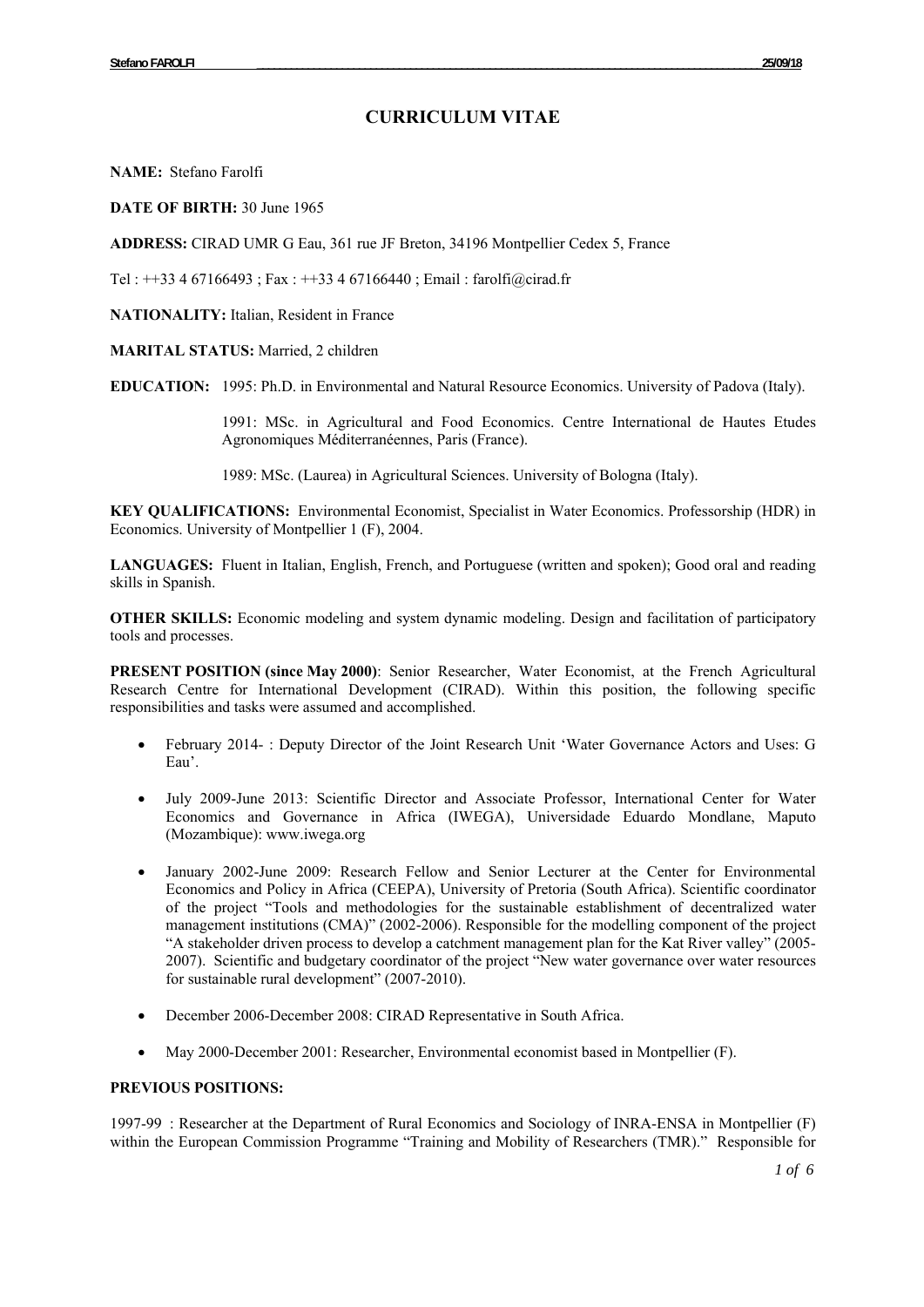the project "Pollution Control Choices in the Agro-Industry Sector: Economic Analysis in Two European Regions Following Neoclassical and Evolutionary Approaches."

1995-97 : Associate Professional Officer in the Marketing and Rural Finance Service (AGSM) of the Food and Agriculture Organization of the United Nations (FAO), Rome. Assistant Co-ordinator of the "Urban food marketing in Francophone Africa" programme, GCP/RAF/309/FRA. Missions in West Africa.

1993-95 : Research Assistant and Lecturer in the Department of Economics, Food Sciences and Technologies Faculty, University of Bologna (Italy). Courses of Agricultural Economics and Policy.

1993 (January-July) : Research Associate, Department of Agricultural Economics, Washington State University, Pullman WA (USA). Researches on the economics of wastewater management.

#### *Other Research and Teaching Experiences:*

2016-: Invited Professor, University of Montpellier, Doctoral School in Economics and Management (EDEG), Module of 5 hours in Participation, experimentation and economics for water management (PhD level).

2011-2013: Associate Professor, Universidade E Mondlane, Maputo. 45 hours post-graduate courses/year in Water Economics and Governance. Student supervision (Msc).

2010-2013: Visiting Lecturer, WaterNet regional MSc in IWRM, University of Zimbabwe, University of Dar Es Salaam. 40 hours post-graduate courses/year in Water Economics and Governance.

2002-2009: Senior Lecturer, University of Pretoria (SA). Over 100 hours post-graduate courses/year in environmental economics and policy. Student supervision (Msc and PhD).

2000-2002: Scientific co-ordinator of the annual training workshop (2 weeks) « Economics of natural resources and the environment », Cirad-Tera, Montpellier.

March 2001: Visiting Lecturer at ICRA (Wageningen – NL): International workshops on Screening research options for rural development.

1996-2001: Visiting Lecturer at Hame Polytechnic (Faculty of Agriculture) of Mustiala (Finland): International workshops on the following issues: Food marketing, Running countryside business, and Environmental economics.

1995-2001: Visiting Lecturer at Universities of Padova, and Venezia (Italy): workshops and seminars for PhD students on the following subjects: Environmental economics, Effects of structural adjustment measures on the food sector.

1998-99: National partner for the research programme: "Economic Instruments for Sustainable Development" founded by the European Foundation for the Improvement of Living and Working Conditions - Dublin (IRL).

1992-99: Visiting Lecturer within the International Course "Management, Marketing and Economics of Wine Sector" organised by the International Wine and Vine Bureau (OIV) (France). Course subject: "Economic aspects of wastewater management."

1991-94: Ph.D. fellowship grant holder in Environment and NR Economics, University of Padova (Italy).

#### *Consultancies for International Organizations:*

2000 (June-August): Consultant for the European Topic Centre on Inland Waters (ETC/IW) - European Environment Agency. Project "Methodologies for the assessment of urban wastewater management in Europe: a comparison ".

1998 (February-April)*:* Consultant (Academic exchange) for the Marketing and Rural Finance Service (AGSM) of the Food and Agriculture Organization of the United Nations (FAO), Rome. Visiting Scientist for the project "Export crop liberalisation in Sub-saharan Africa: a review".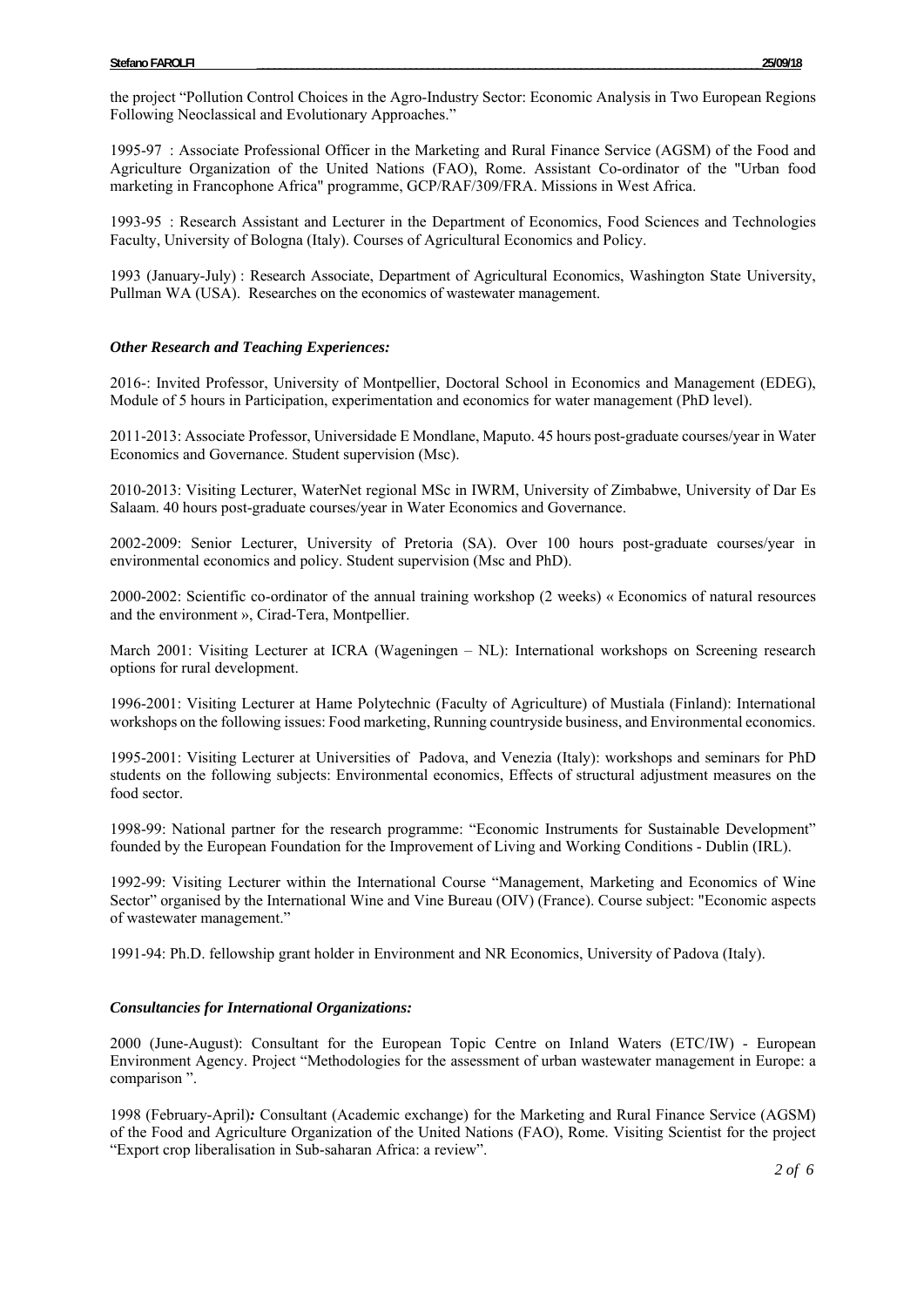*Countries of residence:* France (current, 7 years), Italy (30 years), South Africa (8 years), Mozambique (4 years), USA (8 months).

*Countries visited:* Long and short-term missions in most Southern African, Maghreb, and European Countries; Sporadic travels to Asia, Australia and the Middle-East.

# **MEMBERSHIP IN ACADEMIC AND PROFESSIONAL BODIES:**

*Scientific committees and peer reviews:* 

- Editor for Africa of the Springer books series "Global issues in water policy" (2014-).

- Member of the editorial board of the scientific journals: "Water SA" (2010-2018).

- External referee for the following scientific journals: "Ecological Economics", "Journal of Environmental Management", "Environment and Development Economics", "South African Journal of Sciences", "Agrekon", "Economies et Sociétés ", "International Journal of Agricultural Resources, Governance and Ecology", "Journal of Artificial Societies and Social Simulation", "Strategic Behaviour and the Environment".

 - External referee for IFPRI (in 2002) and for the Water Research Commission of South Africa (WRC) (2003- 2015): scientific valuation of research projects proposal for funding.

- Member of the scientific committee and coordinator of the economy section of the international conference "Integrated water resource management, lessons from implementation in developing Countries", Cape Town, 10- 12 March 2008.

- Member of the organizational and scientific committee of the international Workshop "Experimental design for natural resources management instruments", Montpellier (F), 25-27 March 2008.

- Member of the scientific committee of the international conference "Water resource management for local development : government, institutions and policies", Pretoria, 8-11 November 2004.

- Scientific coordinator of the project titled "Integrated environmental management in urban and industrial areas in Morocco", MAR/B7-6200/99/0274/DEV/ENV, funded by CE (Life third countries) (2000 – 2001).

# **SELECTED PUBLICATIONS (Since 2006):**

# *a) ARTICLES PUBLISHED IN PEER REVIEWED JOURNALS:*

**Farolfi S.**, Dubois D., Morardet S., Nouichi I., Marlet S**.** 2018. Fourniture d'information et consentement à payer l'eau d'irrigation dans les groupements de développement agricole tunisiens. Une étude par l'économie expérimentale. *Cahiers Agricultures*, **27,** 25001.

Lidon B., Lopez J.M., Sosiawan H., Kartiwa B., Triomphe B., Jamin J.Y., **Farolfi S**., Bourgeois R., Becu N**.** 2018. Approach and impact of a participatory process for the reorganization of irrigation management: A case study in Indonesia. *Cahiers Agricultures*, **27**, 25006.

Grafton R.Q., McLindin M., Hussey K., Wyrwoll P., Wichelns D., Ringler C., Garrick D., Pittock J., Wheeler S., Orr S., Ansink E., Aureli A., Connell D., De Stefano L., Dowsley K., **Farolfi S.**, Hall J., Katic P., Lankford B., Leckie H., Pohlner H., Ratna N., Rubarenzya M.H., Raman S.S., Wheeler K., Williams J. (2016) Responding to Global Challenges 1 in Food, Energy, Environment and Water: Risks and Options Assessment for Decisionmaking (ROAD), *Asia and Pacific Policy Studies,* **3** (2): 275–299.

Dinar A., Ortiz Correa J., **Farolfi S**., Mutondo J. 2016. Quantifying the process and performance of river basin water management decentralisation in Sub-Saharan Africa. *Journal of African Economies*, **25** (2): 267-299.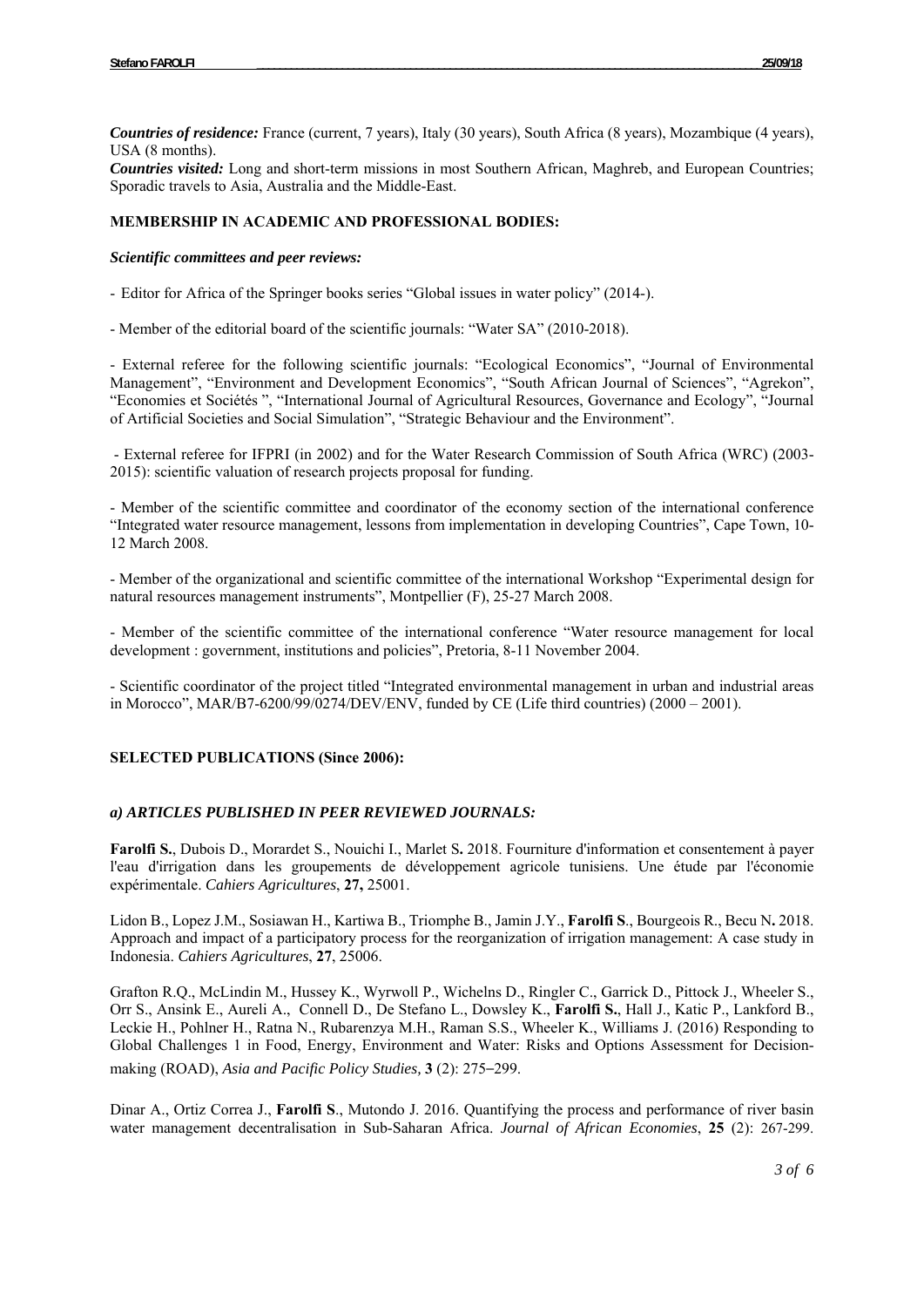**Farolfi S**., Désolé M., Rio P. 2014. Influence of context on player behavior: Experimental assessment, *Simulation & Gaming*, **45** (4-5): 627-665.

**Farolfi S.**, Gallego-Ayala, J. 2014. Domestic water access and pricing in urban areas of Mozambique: between equity and cost recovery for the provision of a vital resource, *International Journal of Water Resources Development*, **30** (4): 728-744.

Speelman S., Frija A., Perret S., D'Haese M., **Farolfi, S.**, D'Haese L. 2011. Variability in smallholders' irrigation water values: study in North-West Province, South Africa, *Irrigation and Drainage* **60** (1): 11-19.

Speelman S, **Farolfi S**, Frija A, et al. 2010 The impact of the water rights system on smallholder irrigators' willingness to pay for water in Limpopo province, South Africa, *Environment and Development Economics*, **15** : 465-483

**Farolfi S**., Müller J.P., Bonte B. 2010. An iterative construction of multi-agent models to represent water supply and demand dynamics at the catchment level, *Environmental modelling and software*, **25** (10) : 1130-1148.

Speelman S., **Farolfi S**., Frija A., Van Huylenbroeck G. 2010. Valuing improvements in the water rights system in South Africa: a contingent ranking approach, *Journal of the American Water Resources Association*, **46** (6) : 1133-1144.

Speelman S., Buysse J., **Farolfi S.**, Frija A., D'Haese M., D'Haese L**.** 2009. Estimating the impacts of water pricing on smallholder irrigators in North West Province, South Africa. *Agricultural water management*, **96** (11) : 1560-1566.

Anderson A., Karar E., **Farolfi S**. 2008. Synthesis : IWRM lessons for implementation. *Water SA*, **34** (6) : 665- 669.

Kanyoka P., **Farolfi S**., Morardet S**.** 2008. Households' preferences and willingness to pay for multiple use water services in rural areas of South Africa : an analysis based on choice modelling. *Water SA*, **34** (6) : 715-723.

Speelman S., **Farolfi S.,** Perret S., D'Haese L., D'Haese M**.** 2008. Irrigation water value at small-scale schemes: Evidence from the North West Province, South Africa. *International journal of water resources development*, **24**  $(4) : 621-633.$ 

**Farolfi S.**, Mabugu R., Ntshingila S. (2007) "Domestic water uses and values in Swaziland : A contingent valuation analysis", *Agrekon,* **46** (1): 157-170.

Banda B., **Farolfi S.**, Hassan R. (2007) "Estimating water demand for domestic use in rural South Africa in absence of price information", *Water Policy,* **9** (5): 513-528.

#### *b) BOOKS:*

Mutondo J., **Farolfi S**., Dinar A. 2016. *Water governance decentralization in Sub-Saharan Africa: Between Myth and Reality*, Springer briefs in water sciences and technology, 125 p.

**Farolfi S**, Mutondo J, Araújo B. 2011. "*Introdução a economia e governação da agua na Africa Austral",* UEM-IWEGA, Imprensa Universitaria UEM, Maputo, 177 p.

Perret S., **Farolfi S.**, Hassan R. (editors) (2006) "*Water governance for sustainable development: Approaches and lessons from developing and transitional countries"*, Earthscan, 368p.

#### *c) CHAPTERS OF BOOKS:*

**Farolfi S.,** Jamin J.Y. 2016. Blue gold and its challenges: water stress in Africa. In : Pesche Denis (ed.), Losch Bruno (ed.), Imbernon Jacques (ed.). *A new emerging rural world - an overview of rural change in Africa*. Montpellier : Cirad, Nepad, p. 46-47.